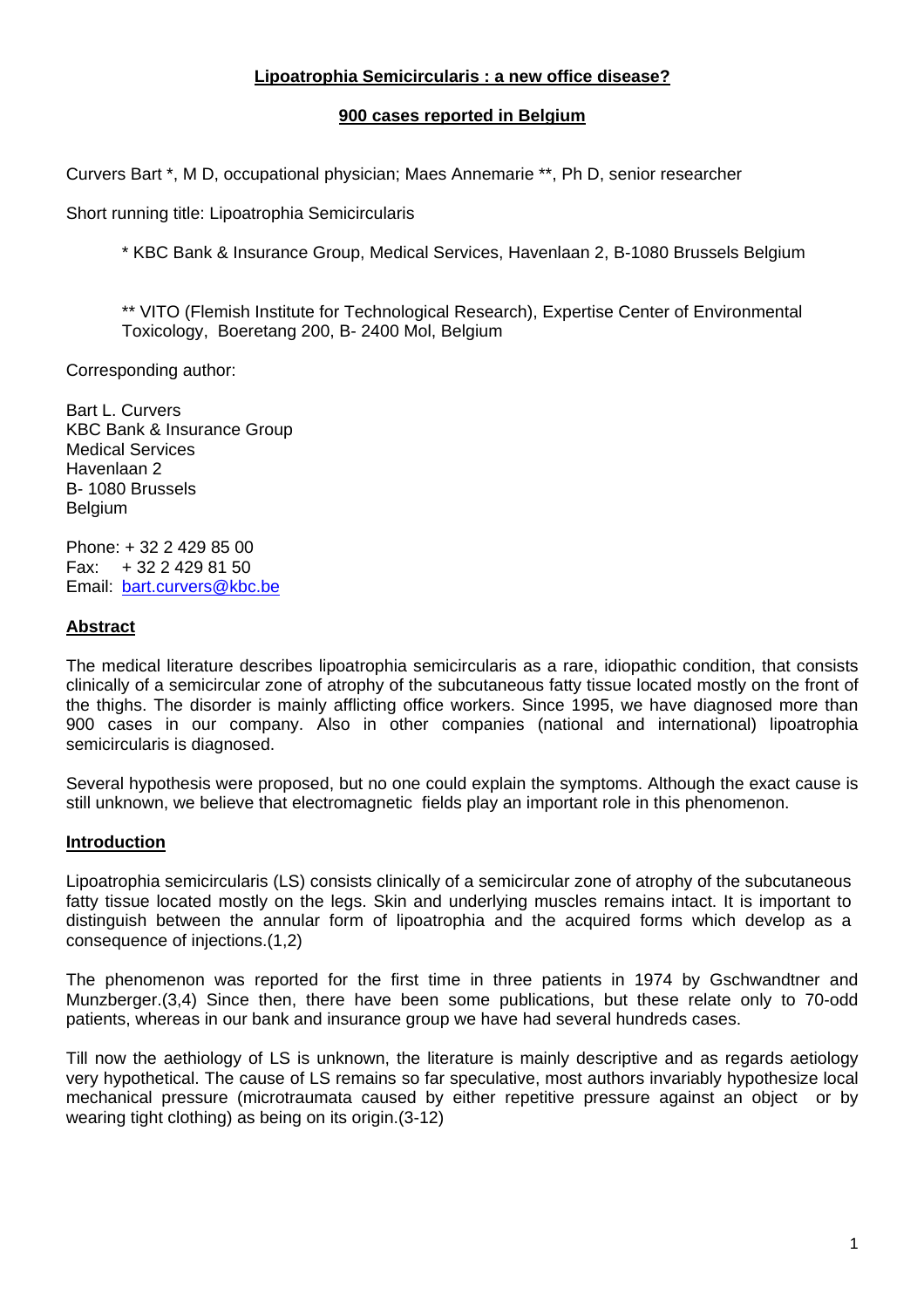## **Clinical observations and pathology**

Our story is a remarkable one. In the Spring of 1995, a total of 1100 –bank employees moved to our new office building in Brussels. The building was equipped with new data cabling, new furniture and new telephones, though most of the computer equipment was the same equipment used in our previous premises. In June 1995, a number of women were diagnosed with lipoatrophia semicircularis (LS) for the first time. Six months later, as many as 135 persons had developed this disorder and at the time of writing, nearly 8 years on, we have registrated more than 900 cases. In our local branches and other companies, too, there are increasingly more incidences of this problem. Also in other countries (e.g. France, Italy, U.K. and the Netherlands) LS is diagnosed.(16 – 20)

The disorder is mainly and mostly exclusively afflicting administrative (computer working) people.

Typically, the lipoatrophic zone is localized on the anterolateral side of the thigh, 72 cm above the floor (data gathered on patients wearing shoes) - 72 cm is also the standard height of our office furniture. The lesion can be uni- or bilateral and is between 5 and 20 cm long, about 2 cm wide and 1 to 5 mm deep. The skin remains intact.(fig. 1,2,3) By the onset of the lesions (mostly 2 or 3 months after moving into a new office), some patients mentioned a feeling of heaviness, some experienced a tingling or burning sensation, while others suffered from an increased degree of fatigue.

The lesions could disappear spontaneously after several months, but mostly improved only when people moved to another location in the building, were absent from work for a long time or were on maternity leave. However, the atrophy would come back when they returned to work in the same environment. LS seems to be reversible. 95% of the retired employees, have no more lesions one year after leaving the company.

In anatomopathological research a perivascular lymphocytic infiltration is observed in the initial phase. In the next phase, there is a decrease in both the volume and number of adipocytes and after that a gradual replacement of the adipocytes by connective tissue. The adipocytes are reabsorbed by lysosomally active macrophages.(18 –19, 21 – 22) It is not clear whether the macrophages are the cause (by producing cytokines) or the consequence of cell destruction.

Echography, MRI or EMG research did not reveal any other abnormalities.

Personal data were recorded and from these it emerged that 84% of the disorders occurred in women, that the pathology was distributed over age groups in accordance with the employees' age pyramid and that there was no link with any other medical disorder among the employees affected.

### **Discussion**

So far, the aethiology of lipoatrophia semicircularis is not known. The literature is mainly descriptive and very hypothetical as regards aethiology. LS must be due to a new additional factor to which people are exposed in their working environment.The lesions mostly appeared within 2 or 3 moths after moving to a new working environment.

Several authors go no further than **microtraumata** caused by either repetitive pressure against one object or another or by tight clothing.  $(9 - 12)$  However, this reason is too simple to explain the problem we have experienced since 1995. Firstly, if local pressure is the cause of lipoatrophia, it is amazing that we have had to wait until now to see this pathology. Secondly, local pressure can cause a local impression, but this will always disappear minutes or hours after exposure and has no relation to atrophia of the fatty tissue.

Explanations have also been sought in the area of blood circulation.

The hypothesis of an anatomical variant has been proposed in which the **A.circumflexa femoris lateralis** originates on the A. femoralis and not on the A. profunda femoralis.( 9) As a result, the A. circumflexa femoris lateralis is more distally located, so that pressure is exerted on this artery when a person sits down, giving rise to an ischaemic atrophy on the front of the thigh. From a purely anatomical point of view, pressure on a small part of the thigh seems to be a barely credible explanation, but most significantly this anatomical variant is found to exist in only about 3% of the population. This theory is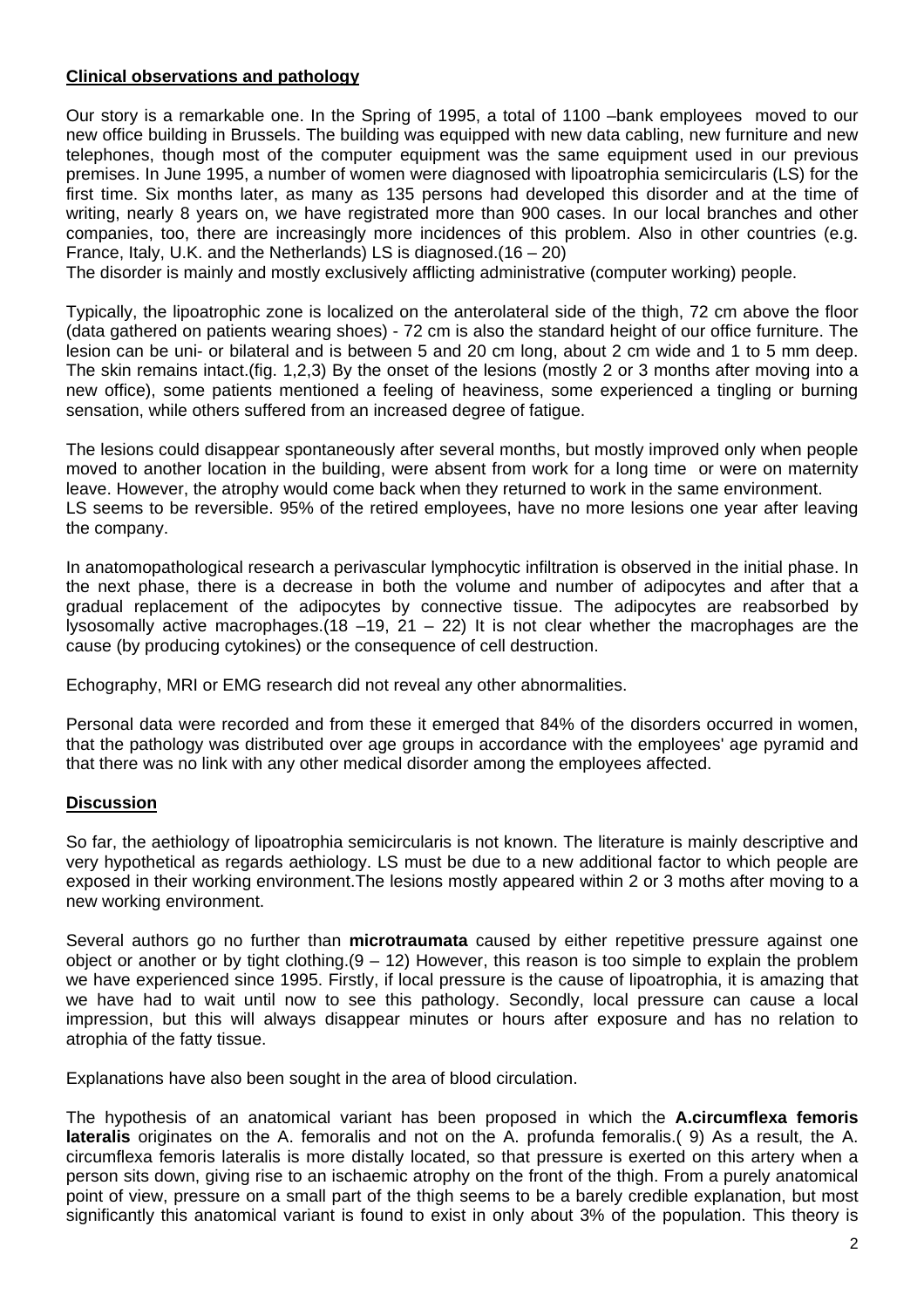therefore untenable when account is taken of the large size of our patient group.In one of our buildings, more than 30% of the employees was affected!

Using the same line of reasoning, it has been expounded that excessively **intense muscular activity when swivelling** around in an office chair could result in ischaemia in the subcutis. EMG research (see above) has revealed that a floor covered in linoleum required far less muscular strength to move about on than was the case with a carpeted floor. With carpeting, up to 80% of the maximum muscular strength of the M. Quadriceps and 50% of the strength of the hamstrings is used; with linoleum these values are one-third lower. Therefore, it was decided to conduct an experiment by replacing wall-to-wall carpeting with linoleum. This operation did not yield any clinical results.

Because the **sitting posture** and particular characteristics of the chair could have an influence on the **compression pressure** on the distal side of the back of the thigh and therefore might cause a vascular disturbance, an ergonomic investigation focusing on the sitting position was carried out by the University of Louvain.(13) The tables and chairs complied with ergonomic guidelines, but on the whole the staff were seen to sit fairly high and not to make use of the arm- and back rests, even though the chair was equipped with these features. In an analysis of body posture (the aim of which was to avoid musculoskeletal complaints), it was established that more than half of the employees did not make use of the lumbar backrest, bent the head far forward when working and assumed a fairly static body posture; just under half of the workers did not use any rest for the forearms.

Further investigations were carried out on 21 workers (11 with and 10 without LS).(13) A video analysis was made of postures and movements and an electromyographic measurement was made in order to study the muscular tension on the front and the back of the thigh. In addition, a technological study of the pressure conditions below the thighs was carried out by using a 42x42 cm pressure pad which contained a grid of 512 capacitive sensors. From the video recordings and the electromyographic observations it clearly emerged that persons with Ls moved less, sat further forward on the chair and had a tendency to sit too high. The pressure measurements demonstrated that pressure increased by more than 30% at the distal extremity of the thigh when the seat of the chair was 5 cm too high in relation to the ideal height and that a footrest was a very good way of addressing this problem. When the seat is tilted forward (i.e. an open angle), pressure is at its lowest. However, the research demonstrated that there was no difference between those who suffered from lipoatrophia and those who did not.

It was decided to remedy this by offering those who were interested an individual assessment of their own sitting posture. 176 employees were surveyed, which led to an improvement of the posture at work and a decrease in musculoskeletal complaints in a number of staff members, but did not bring about any improvement of the phenomenon of LS.

Recently, a new study on sitting was carried out. The hypothesis was that a bad sitting posture causes shearing forces on the back of the thigh, which can cause an ischeamic zone on the front side of the leg, thus leading to lipoatrophia. This study was carried out with the University of Rotterdam (Nl), but failed to come up with a solution to our problem.(14)

In our situation, the following question arises: what has changed in the work situation as a result of the move to the new premises? The more obvious new factors were the building, furniture and wiring. A large-scale technical research project was carried out.

A specialized firm of consultants conducted an investigation into **indoor air quality**: The degree of dust creation was considered to be good or very good everywhere; the CO2 content was not above 600 ppm anywhere; the microbiological quality was good, including the concentrations of endotoxins. Thermal comfort was good, but the relative humidity was too low (around 40%). The ozone content in the surrounding air never reached 0.01 ppm and the radon content above ground remained under 20 Bq/m<sup>3</sup> and below ground 40-70 Bq/m<sup>3</sup>, where the limit value in dwellings is 150 Bq/m<sup>3</sup>. Radioactivity in the building did not exceed the measurements for the surrounding environment.

A pilot study for **electric and magnetic fields** was carried out, first at the frequency of 50 Hz.(15) The magnetic field fluctuated for the most part around 0.2 mG, with an occasional value of 2 mG, the recommended maximum. The electric field ranged up to 150 V/m for a non-earthed cable conduit full of cables; when the cable conduit was earthed, the value never exceeded the standard value of 16 V/m. The electric field strengths were always appreciably higher when someone was seated at the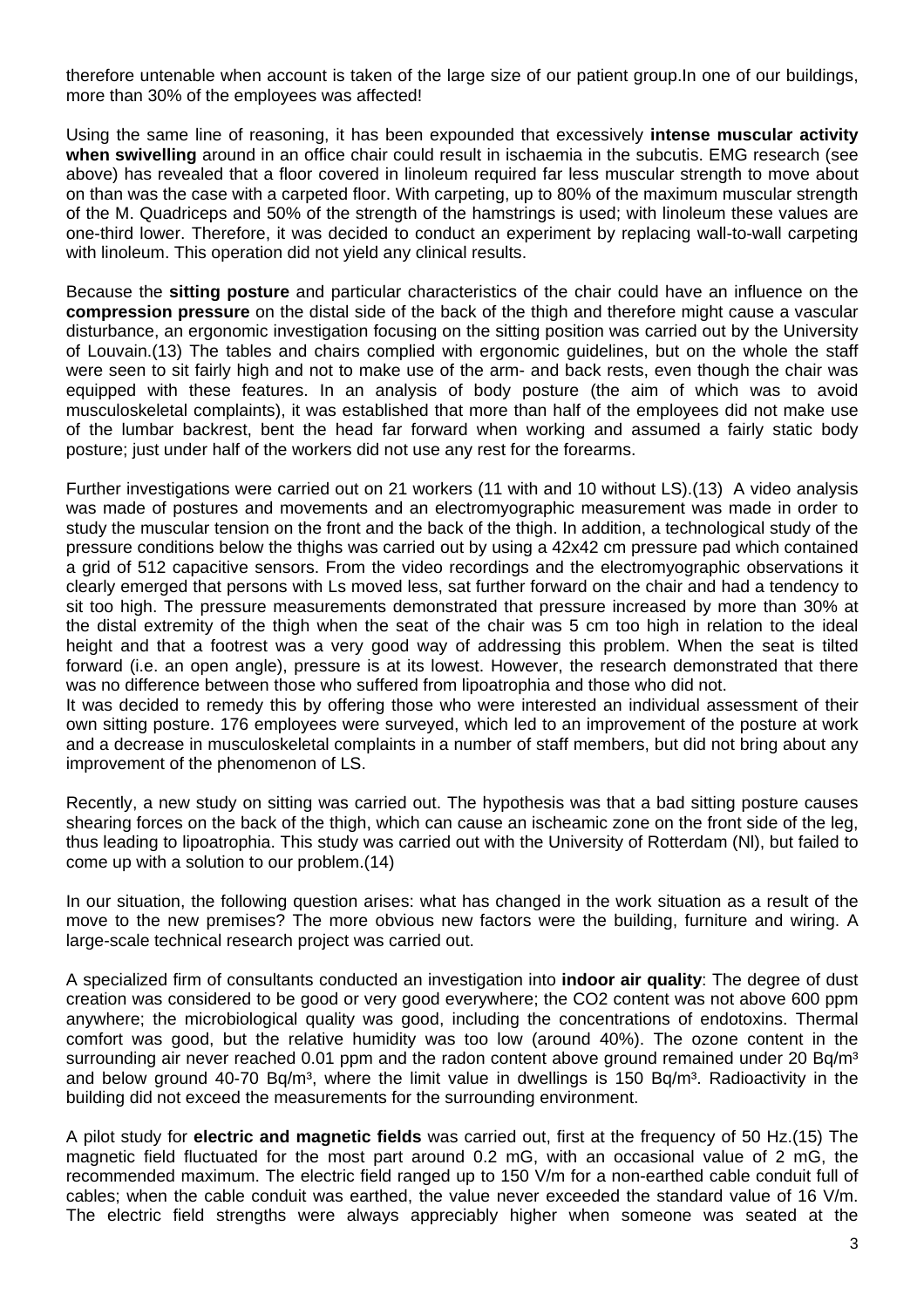workstation than when not. From the findings of this research, a proposal was made to earth all workstations. The clinical results of this earthing have been conspicuous by their absence.

A subsequent study included the VLF and LF fields, as well as the ULF or microwave frequencies at 915 and 2450 MHz. No abnormally high magnetic field strengths were observed anywhere, compared with the generally accepted underground load or limit values.

Another hypothesis related to **electrostatical discharge (ESD)** to the thighs via the desk top.(26 - 27) In this hypothesis, the conductivity of the desk top plays a mayor role; the surface resistance varies from 20x10 to 1x10.ohms according to the material and finish of the desk tops examined. Preferably, they should be as low as possible.

Local electrostatic discharges on that region of the legs, where the human body is coupled with the edge of the table, can in a biological plausible way explain what is happening in the lipoatrophic tissue. Activated macrophages produce cytokines; e.g. TNF $\alpha$  that is able to damage adipocytes and modify the structure of adipose tissue.(22 – 25)( fig.4) Extensive experiments have been carried out with ALU plate and ALU post in which data and other cables are stored, but all experiments failed to produce any noteworthy results.

A **new pilot project in the electromagnetic domain** was recently completed. The goal was to limit the amount of litter on the cable network. To this end, the entire cabling (for the PC network, telephones and electricity) on one floor was replaced with ferrite cables. This has drastically reduced the litter and the electromagnetic fields it creates. There has been a clear improvement in the condition of those employees affected by LS. In some cases there has been a complete recovery. To-date, this is the **only trial to have given a positive result for all those affected.** This reinforces our belief that the cause of LS should be sought in the area of electromagnetics. (27)

### **Conclusion**

This report sets out the history of a remarkable problem, a problem we are still trying to find a solution to. Although this disease is catalogued as a very rare one, it is now occurring very frequently at least in certain workplaces.

We may concluded that the frequent occurrence of lipoatrophia semicircularis is directly related to modern new office buildings and new working environments. Probably the cause as well as the solution is a multifactorial one. Although the cause is still unknown, we believe that electromagnetic fields play an important role in this phenomenon.

### REFERENCES

- 1. Atlan-Gepner C, Bongrand P, Farnarier C, Xerri L, Choux R, Gauthier J.F,Brue T,Vague P, Grob JJ, Vialettes B. Insulin-induced lipoatrophy in type I diabetes.Diabetes Care.1996; 9: 1283-1285.
- 2. Imamura S, Taniguchi S. Lipoatrophic lesions preceded by pain and erythema a new clinical entity? Eur. J. Dermatol. 2000; 10: 540-541
- 3. Gschwandtner WR, Münzberger H. Lipoatrophia semicircularis. Ein Beitrag zu bandförmigcirculären Atrophien des subcutanen Fettgewebes im Extremitätenbereich. Der Hautartz 1974; 25: 222-227
- 4. Gschwandtner WR, Münzberger H. Lipoatrophia semicircularis. Wiener klein. Wochenschr. 1975; 87: 164-168.
- 5. Karavitsas C, Miller JA, Kirby JD. Semicircular lipoatrophy. Brit. J. Dermatolol. 1981; 105: 591-593.
- 6. Ayale F, Lembo G, Ruggiero F, Balato N; Lipoatrophia semicircularis,report of a case. Dermatologica 1985; 170:101-103.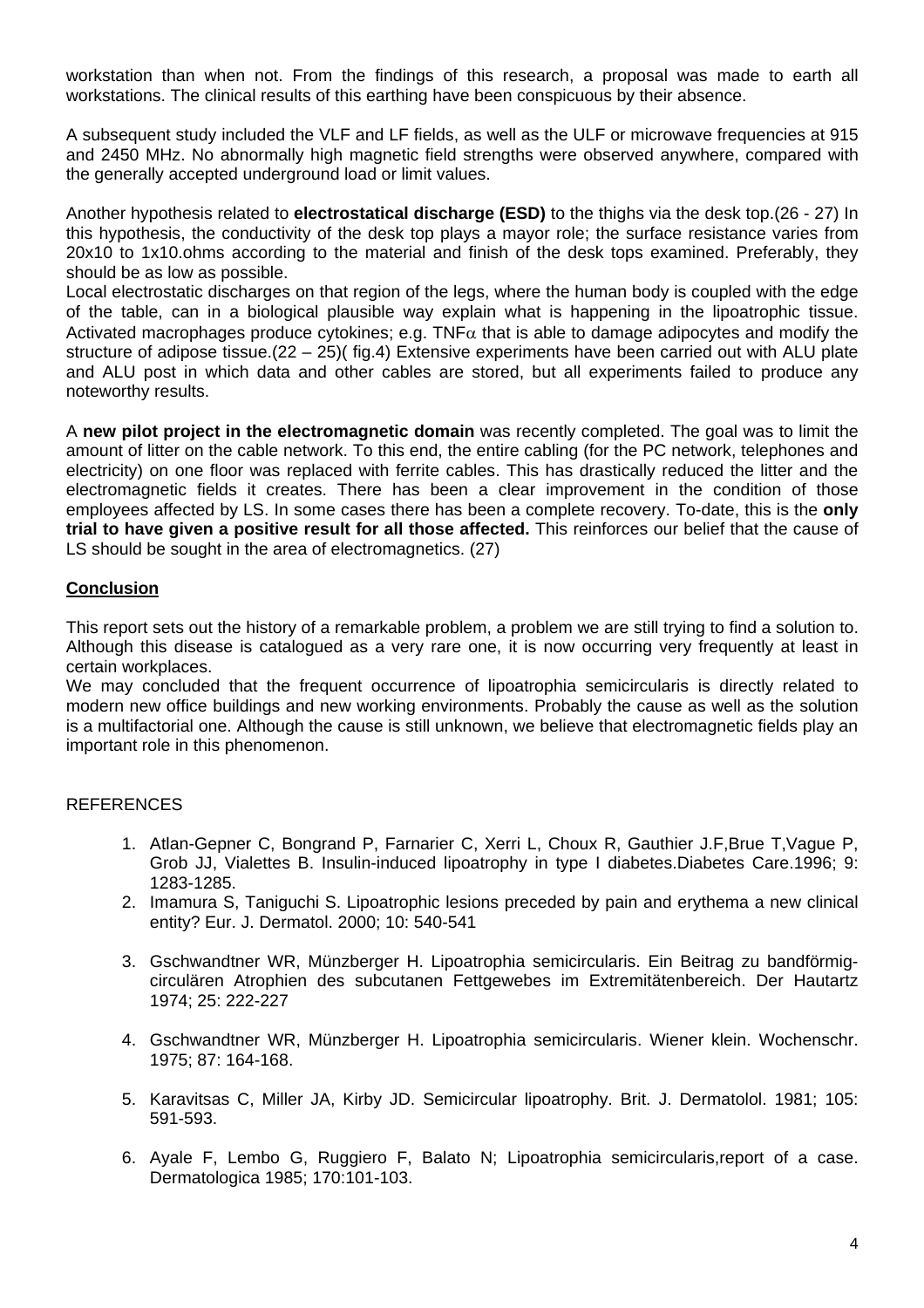- 7. De Rie MA. Indrukken op de bovenbenen ; Lipoatrophia semicircularis. Ned. Tijdschr. Geneesk. 1998; 142: 796-797.
- 8. Nagore E, Sanchez-Motilla JM, Rodriguez-Serna M, Vilata JJ, Aliaga A. Lipoatrophia semicircularis- a traumatic panniculitis : report of seven cases and review of the literature. J. Am. Acad. Dermatol. 1998; 39: 879-881.
- 9. Bloch PH, Runne U. Lipoatrophia semicircularis bein Mann. Zusammentreffen von Arterienvarietaät und Microtraumata als mögliche Krankheitsursache. Der Hautartz 1978; 29: 270-277.
- 10. Mascaro JM, Ferrando J. The perils of wearing jeans: Lipoatrophia semicircularis. Int. J. Dermatol. 1983; 22: 333.
- 11. Hodak E, David M, Sandbank M. Semicircular lipoatrophy a pressure-induced lipoatrophy? Clin. Exp. Dermatol. 1990; 15: 464-465.
- 12. De Groot AC. Is lipoatrophia semicircularis induced by pressure? Brit. J. Dermatol. 1994; 131: 887-890.
- 13. Hermans V, Hautekiet M, Haex B, Spaepen AJ, Van der Perre G. Lipoatrophia semicircularis and the relation with office work. Appl. Ergonomics 1999; 30: 319-324.
- 14. Verbelen C. Lipoatrophia semicircularis in relatie met zitten vanuit het biomechanisch model. BMA Ergonomics 2002.
- 15. Decat G. Evaluatie van de elektromagnetische velden in de werkomgeving van het hoofd- en enkele bijkantoren van de Kredietbank. Vito report 1997; TAP.RV97035.
- 16. Senecal S, Victor V, Choudat D, Hornez-Davin S, Conso F. Semicircular lipoatrophy: 18 cases in the same company. Contact Dermatitis 2000; 42: 101-120.
- 17. Gruber PC, Fuller LC. Lipoatrophy semicircularis induced by trauma. Clin. Exper. Dermatol. 2001; 26: 269-271.
- 18. Schnitzler L, Verret J.-L, Titon J.-P. La lipoatrophie semi-circulaire des cuisses. Ann. Dermatol. Venereol. 1980; 107: 421-426.
- 19. Pibouin M, Laudren A, Mignard MH, Chevrant-Breton J. Lipoatrophie semi-circulaire des cuisses. Sem. Hop. Paris 1986 ; 62 : 3760-3762.
- 20. Filona G, Bugatti L, Nicolini M, Ciattaglia G; Lipoatrofia semicircolare: due casi. Unita Operativa di Dermatologia Ospedale " A. Murri" ASL
- 21. Dahl PR, Zalla MJ, Winkelmann RK. Localized involutional lipoatrophy: a clinicopathologic study of 16 patients. J. Am. Acad. Dermatol. 1996; 35: 523-528.
- 22. Zalla MJ, Winkelmann RK, Gluck OS. Involutional lipoatrophy: macrophage-related involution of fat lobules. Dermatology 1995; 191: 149-153.
- 23. Petruschke Th, Hauner H. Tumor necrosis factor- $\alpha$  prevents the differentiation of human adipocyte precursor cells and causes delipidation of newly developed fat cells. J. Clin. Endocrinol. Metabolism 1993 ; 76 : 742-747.
- 24. Prins JB, Niesler CU, Winterford CM, Bright NA, Siddle K, O'Rahilly S, Walker NI, Cameron DP. Tumor necrosis factor- $\alpha$  induces apoptosis of human adipose cells. Diabetes 1997: 46: 1939-1944.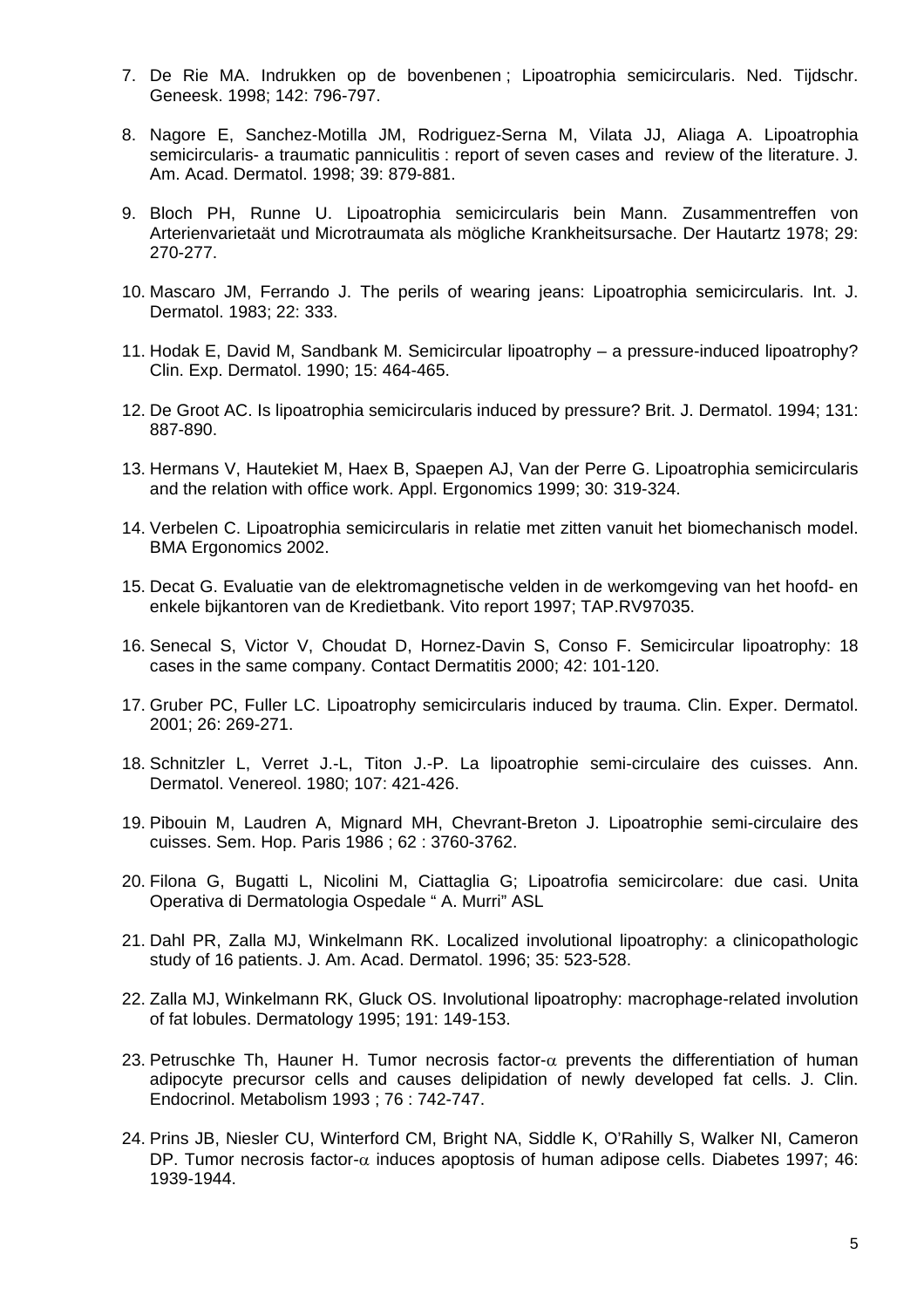- 25. Gamaley I, Augsten K, Berg H. Electrostimulation of macrophage NADPH oxidase by modulated high-frequency electromagnetic fields. Bioelectrochem. Bioenerget. 1995; 38: 415- 418.
- 26. Maes A,.Verschaeve L. Contractverslag L 3211 2000/TOX/R/002 VITO Boeretang 200 B-2400 Mol







Fig. 1,2 and 3 : Semicircular zones of lipoatrophia on the front of the thighs

27. Maes A, Curvers B, Verschaeve L. Lipoatrophia semicircularis: the electromagnetic hypothesis. Electromagnetic Biology and Medicine 2003; 22 (2), in press.